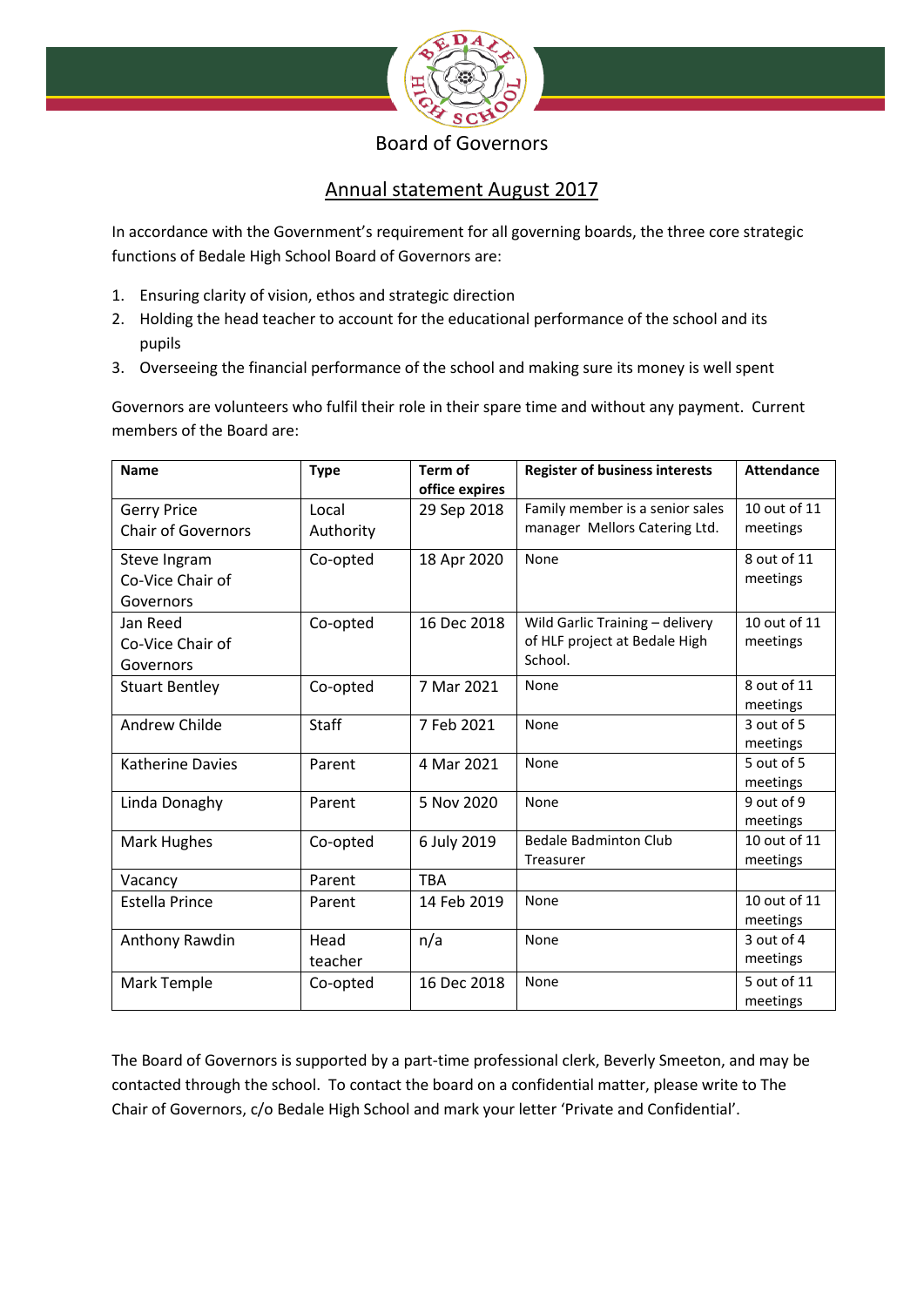| <b>Previous governors</b> |              |              |      |            |
|---------------------------|--------------|--------------|------|------------|
| Patrick Barber            | <b>Staff</b> | 31 Dec 2016  | None | 3 out of 4 |
|                           |              |              |      | meetings   |
| Mike Formby               | Co-opted     | 6 Mar 2017   | None | 2 out of 6 |
|                           |              |              |      | meetings   |
| Julie Newey               | Parent       | 10 July 2017 | None | 2 out of 4 |
|                           |              |              |      | meetings   |
| Angela Hatton             | Parent       | 4 Mar 2017   | None | 4 out of 6 |
|                           |              |              |      | meetings   |

Following the recent resignation of Mrs Julie Newey from the Board of Governors it is intended to invite, early in the autumn term, nominations for the vacancy on the Board for a parent governor.

## **Governance arrangements**

The full Board of Governors meets at approximately monthly intervals to fulfil its responsibilities. The approved minutes of our meetings can be seen on the school website. Unlike some schools the board does not have sub-committees and all its main work is done in the full board. This ensures that all can contribute to school policy and cuts down on the number of separate meetings.

The board has four statutory committees. These cover staff discipline, staff discipline appeals, student discipline and complaints. The Student Discipline Committee has met on five occasions. Concerns about the quality of information available have led to some changes in record keeping. There has been no need to convene the other statutory committees.

The Board also established a temporary committee to oversee a major staffing restructure. From September, the senior team will consist of head teacher, two deputy heads and the school business manager. Students' learning will be overseen by six faculty heads who will report to a deputy head, two of whom will undertake some wider leadership duties. The pastoral system has also been restructured with the house system being replaced by a system of year-based tutor groups overseen by two senior staff as heads of each key stage and supported by a small specialist support staff team.

Following the November inspection the Board established four task-focused working groups to monitor progress in tackling the areas of weakness. Pairs of governors work together to gather detailed information about how the school is improving its performance in Leadership and Management, Behaviour and Safety, Teaching and Learning in Mathematics and Internal and External Communication. They report on progress to the full Board regularly and ensure that the steps needed to secure good quality in each area are clearly identified.

### **Our main areas of work this year**

The last school year has been one of the most challenging we have experienced for many years.

Although the year got off to a good start last September, this was not sustained. An Ofsted inspection, while identifying strengths, judged that there was room for further improvement in many aspects of the schools work, notably in respect of behaviour, attitudes to learning and quality of teaching. Despite an action plan to address these issues, governors saw little signs of improvement in the weeks leading up to Christmas. During the spring term behaviour became increasingly problematic and the quality of communication between school and home was poor.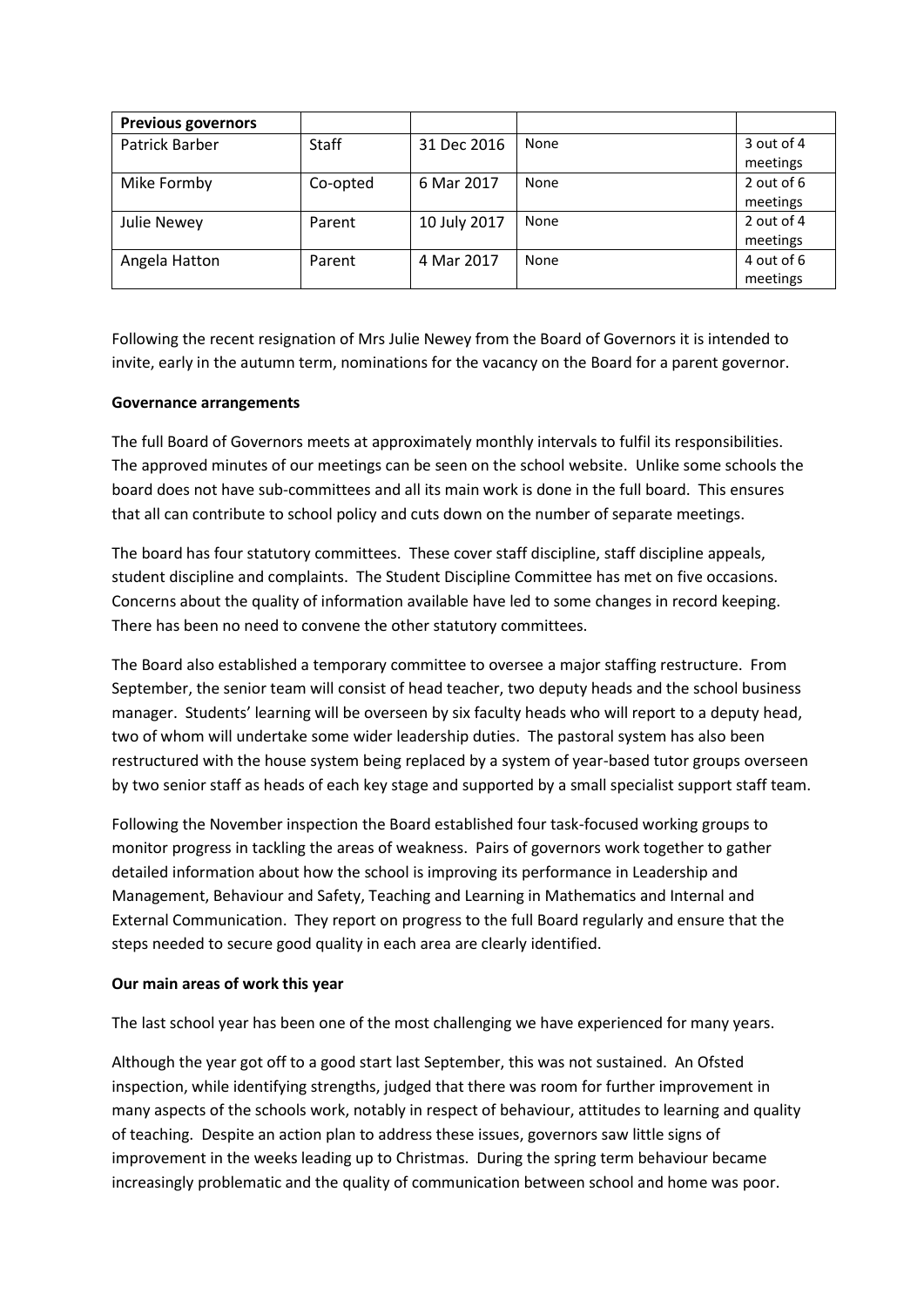The Board of Governors discussed their concerns with North Yorkshire County Council and it was clear that fundamental change was needed to arrest the decline. Mr Rawdin joined the school as our new head teacher at the start of the summer term and by the end of this term he will have completely reorganised the management of the school, having made a number of new, high quality appointments. Feedback from students, parents, staff and NYCC officers confirms our view that the school has now turned a corner. Although we recognise that there is still some way to go before everything is as good as it should be, we believe that Mr Rawdin has galvanised the staff team and put in place all the right ingredients to ensure that next year Bedale High School will be back to its best very soon. We are confident that our smart new school uniform, being introduced from September, will signal change for the better to the wider community.

Recently the school had a visit from Her Majesty's Inspector to monitor progress since last November's inspection. Senior leaders have had confidential verbal feedback and we will share HMI Barrow's letter with parents as soon as it is published. We are confident that she will confirm the recent rapid progress the school has made. The school's next full inspection will be no later than April 2019 and probably in late autumn of next year. We believe we now have the right team in place to ensure that the school is judged to be good in every respect by then.

Despite the amount of new building around Bedale, the number of secondary age children in our area is continuing to fall. This means that we have less money to spend. Currently our annual expenses are a lot higher than our income. This cannot continue! The Board is determined to maintain a broad and balanced curriculum for students but we also need to reduce spending. The slimmed down management team and revised pastoral structure should help but the simple truth of the matter is that North Yorkshire schools are penalised by the government's funding formula, especially small secondary schools like ours. With the election out of the way, let's hope the government fulfils its promise to tackle this issue.

### **Priorities for the coming year**

The over-riding priority is that every one of our students has a really good secondary education. Central to that is having the right team leading the school. Mr Rawdin's appointment to the school was originally until autumn 2018 but governors are delighted to confirm that his contract is being extended.

We intend to start the detailed planning for the future of the school early in the 2017/18 school year. Following the general election, the impact of government policy on school organisation is not clear and we will need to look at all the options before deciding how best to appoint a new permanent head of Bedale High School. The last twelve months has seen a growing number of schools leaving the local authority and becoming academy trusts. The government intends to increase the number of 'free schools' across the country but establishing more grammar schools seems to have disappeared from the agenda.

The support that Bedale High School has had from North Yorkshire County Council during the last year has been outstanding. The Board will need to be convinced that any of the alternatives offer significant advantages before making any changes. We will certainly welcome parents' views on the way forward and share our thinking with staff, students and parents as we consider what to do for the best.